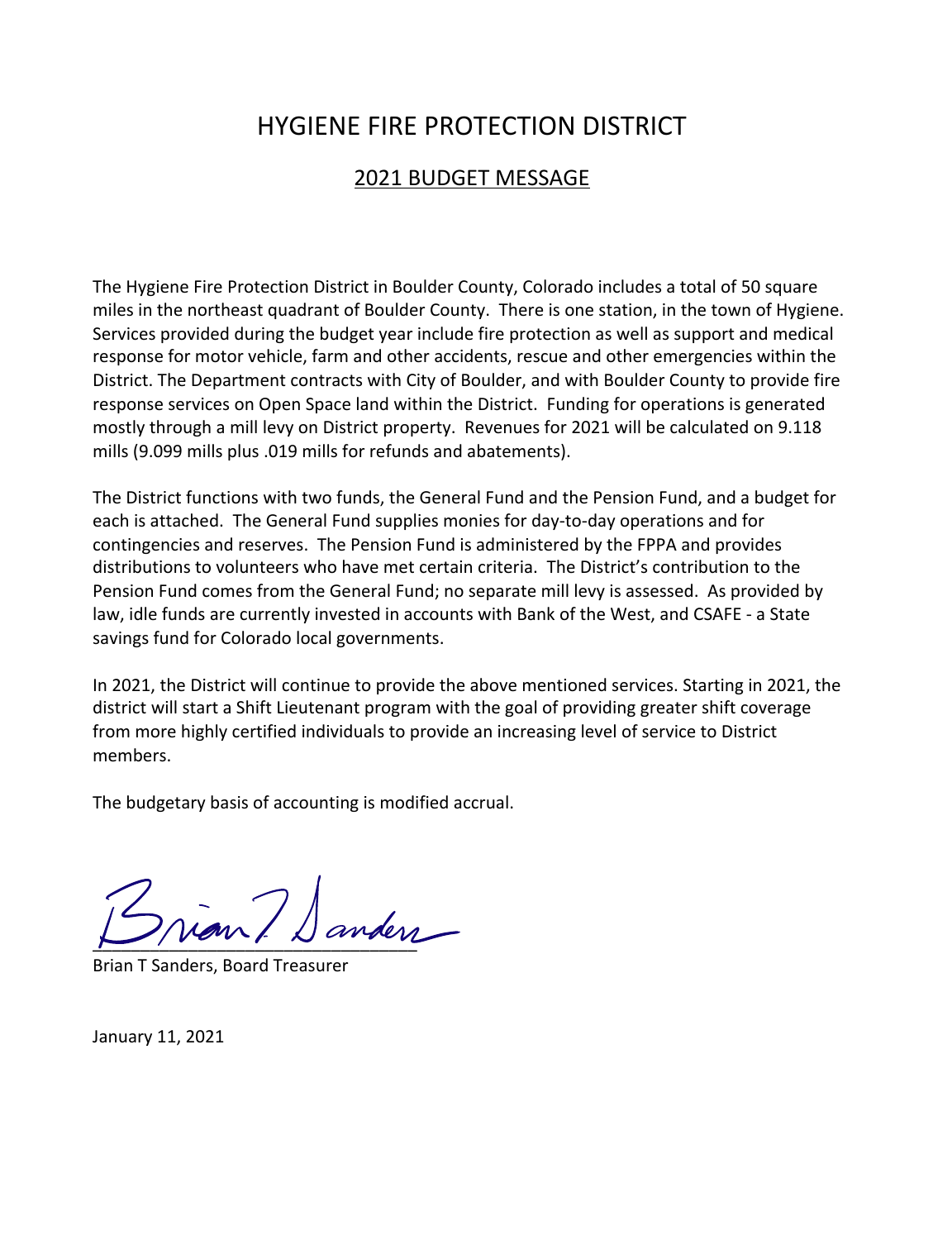#### HYGIENE FIRE PROTECTION DISTRICT 2021 GENERAL FUND BUDGET Approved December 19, 2020

|               | Approved December 19, 2020                            | Actual<br>2019 | Projected<br>2020 | <b>Budget</b><br>2021    |
|---------------|-------------------------------------------------------|----------------|-------------------|--------------------------|
|               | <b>Beginning Fund Balance</b>                         | 712,514        | 884,314           | 506,366                  |
|               |                                                       |                |                   |                          |
| <b>Income</b> |                                                       |                |                   |                          |
|               | <b>Contract Services</b>                              | 2,908          | 2,704             | $\overline{\phantom{0}}$ |
|               | Donations                                             |                |                   |                          |
|               | Fire Code                                             | 1,500          | (250)             | 750                      |
|               | Grants                                                |                | $\overline{300}$  |                          |
|               | Interest                                              | 522            | 342               |                          |
|               | Miscellaneous Income                                  | 60             | 1,601             |                          |
|               | Property Tax Revenue                                  | 714,363        | 756,852           | 746,824                  |
|               | Rental Income                                         | 7,500          | 7,500             | 7,500                    |
|               | Vehicle Sale                                          |                |                   |                          |
|               | <b>Total Income</b>                                   | 726,852        | 769,049           | 755,074                  |
|               | <b>Operational Expense</b>                            |                |                   |                          |
|               | Administration & Overhead                             | 2,305          | 4,588             | 5,725                    |
|               | <b>Building</b>                                       | 16,354         | 2,956             | 6,500                    |
|               | Community Outreach                                    | 651            | 988               | 2,000                    |
|               | Dues, Fees, Subscriptions                             | 1,686          | 2,262             | 3,393                    |
|               | Elections                                             |                |                   |                          |
|               | <b>Equipment Lease Purchase</b>                       | 49,279         |                   |                          |
|               | Equipment - Fire and Rescue                           | 89,947         | 133,452           | 74,341                   |
|               | Equipment - Medical                                   | 7,562          | 10,256            | 20,250                   |
|               | Insurance                                             | 20,307         | 40,094            | 46,260                   |
|               | Interest                                              | 1,482          |                   |                          |
|               | IT & Communic.- Hardware                              | 10,233         | 11,365            | 6,318                    |
|               | IT & Communic.- Software                              | 8,385          | 8,493             | 9,734                    |
|               | Miscellaneous (COVID)                                 |                | 4,917             |                          |
|               | Payroll                                               | 68,981         | 77,163            | 84,952                   |
|               | Pension Fund                                          | 37,627         | 41,000            | 43,000                   |
|               | Personnel                                             | 10,991         | 1,522             | 17,950                   |
|               | <b>Professional Services</b>                          | 1,712          | 8,793             | 11,000                   |
|               | <b>Rental Property</b>                                | 22,421         | 20,182            | 20,500                   |
|               | Shift Program                                         | 159,517        | 211,648           | 288,421                  |
|               | Supplies                                              | 11,893         | 15,021            | 8,650                    |
|               | Training - Fire & Rescue                              | 28,485         | 14,172            | 27,200                   |
|               | Training - Medical                                    | 9,474          | 8,221             | 15,000                   |
|               | <b>Utilities</b>                                      | 11,569         | 14,904            | 13,880                   |
|               | Wildland                                              | (15, 807)      |                   |                          |
|               | <b>Total Operational Expense</b>                      | 555,052        | 631,997           | 705,074                  |
|               |                                                       |                |                   |                          |
|               | <b>Capital/Contingency Paid from Operating Budget</b> |                |                   |                          |
|               | Vehicle Replacement Fund                              |                |                   | 25,000                   |
|               | Contingency**                                         |                |                   | 25,000                   |
|               | <b>Total Capital/Extraordinary</b>                    |                |                   | 50,000                   |
|               | <b>Total Budgeted Expenses</b>                        | 555,052        | 631,997           | 755,074                  |
|               |                                                       |                |                   |                          |
| Net Income    |                                                       | 171,800        | 137,052           | 0                        |
|               |                                                       |                |                   |                          |
|               | To Be Paid from Funds on Hand                         |                |                   |                          |
|               | <b>Equipment Purchase</b>                             |                | 515,000           | 70,000                   |
|               |                                                       |                |                   |                          |
|               | <b>Ending Fund Balance</b>                            | 884,314        | 506,366           | 436,366                  |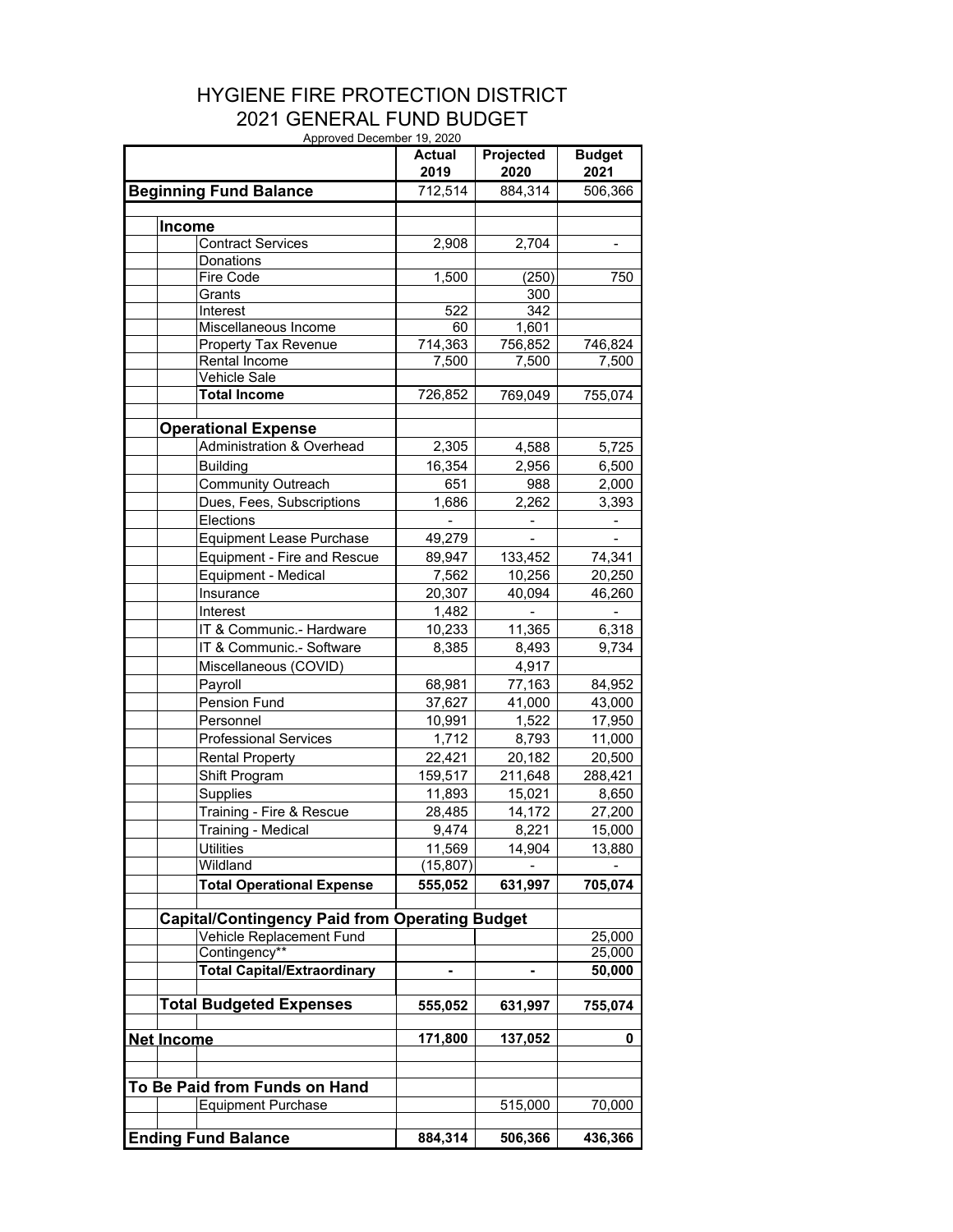# HYGIENE FIRE PROTECTION DISTRICT 2021 PENSION BUDGET

| Approved December 19, 2020       |               |                  |               |  |  |  |  |
|----------------------------------|---------------|------------------|---------------|--|--|--|--|
|                                  | <b>Actual</b> | <b>Projected</b> | <b>Budget</b> |  |  |  |  |
|                                  | <u> 2019</u>  | <u>2020</u>      | <u>2021</u>   |  |  |  |  |
| Beginning Fund Balance*          | 1,387,561     | 1,545,019        | 1,620,640     |  |  |  |  |
|                                  |               |                  |               |  |  |  |  |
| <b>REVENUE</b>                   |               |                  |               |  |  |  |  |
| <b>Member Contributions</b>      |               |                  |               |  |  |  |  |
| <b>Employer Contributions</b>    | 37,627        | 40,683           | 41,021        |  |  |  |  |
| State Funding *                  |               | 66,926           | 33,865        |  |  |  |  |
| Direct Alloc Plan Int            |               |                  |               |  |  |  |  |
| Interest                         | 6,957         | 5,240            | 7,000         |  |  |  |  |
| <b>Dividends</b>                 | 9,102         | 7,694            | 8,000         |  |  |  |  |
| Other Income                     | 5,626         | 4,816            | 6,000         |  |  |  |  |
| <b>Unrealized Gain/Loss</b>      | 62,423        | 25,140           | 20,000        |  |  |  |  |
| <b>Realized Gain/Loss</b>        | 123,810       | 35,723           | 50,000        |  |  |  |  |
| <b>Net Change Accrued Income</b> | 312           | (411)            | 100           |  |  |  |  |
| <b>TOTAL REVENUE</b>             | 245,857       | 185,811          | 165,986       |  |  |  |  |
| <b>TOTAL AVAILABLE FUNDS</b>     | 1,633,417     | 1,730,830        | 1,786,626     |  |  |  |  |
|                                  |               |                  |               |  |  |  |  |
| <b>EXPENDITURES</b>              |               |                  |               |  |  |  |  |
| <b>Net Benefits</b>              | 62,363        | 91,862           | 93,000        |  |  |  |  |
| <b>Investment Expense</b>        | 12,198        | 9,949            | 12,000        |  |  |  |  |
| <b>Direct Alloc Plan Expense</b> | 2,579         | 488              | 1,000         |  |  |  |  |
| <b>Other Fees and Expenses</b>   | 11,258        | 7,891            | 12,000        |  |  |  |  |
| <b>TOTAL EXPENDITURES</b>        | 88,398        | 110,190          | 118,000       |  |  |  |  |
|                                  |               |                  |               |  |  |  |  |
| <b>TOTAL ENDING BALANCE</b>      | 1,545,019     | 1,620,640        | 1,668,626     |  |  |  |  |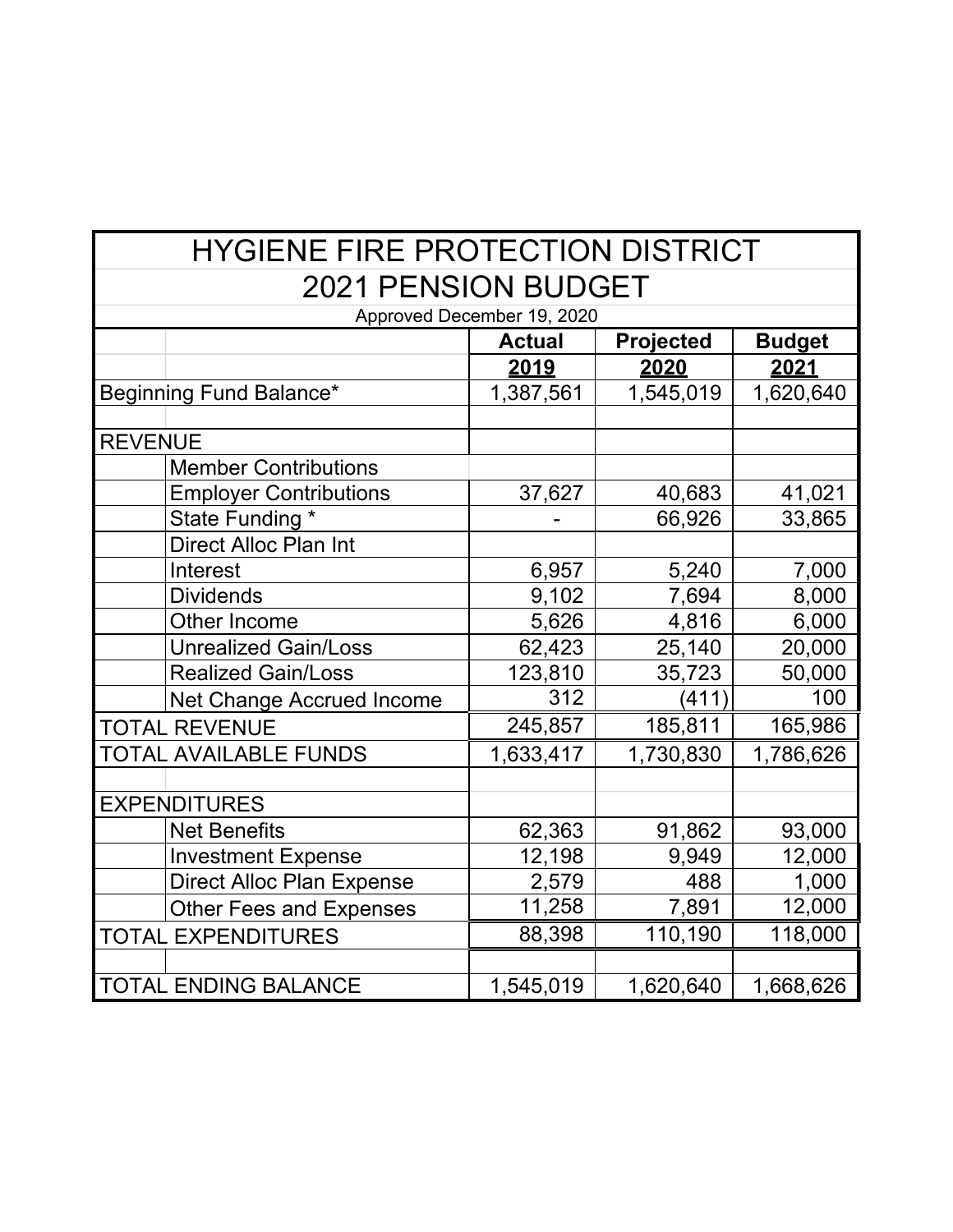#### **HYGIENE FIRE PROTECTION DISTRICT**

### **RESOLUTION 2020 - 03** A COMBINED RESOLUTION CONCERNING THE ADOPTION OF A BUDGET AND **APPROPRIATION OF FUNDS FOR FISCAL YEAR 2021**

#### A RESOLUTION SUMMARIZING EXPENDITURES AND REVENUES FOR EACH А. FUND AND ADOPTING THE BUDGET FOR THE HYGIENE FIRE PROTECTION DISTRICT FOR THE CALENDAR YEAR BEGINNING ON THE FIRST DAY OF JANUARY 2021 AND **ENDING ON THE LAST DAY OF DECEMBER 2021**

**WHEREAS, the Board of Directors ("Board") of the Hygiene Fire Protection District** ("District") has appointed a budget committee to prepare and submit a proposed budget to said governing body at the proper time; and

**WHEREAS, the budget committee submitted a proposed budget to this governing body** on October 20, 2020, for its consideration; and

**WHEREAS**, upon due and proper notice, published in accordance with the law, said proposed budget was open for inspection by the public at a designated place, a public hearing was held on December 9, 2020 and interested taxpayers were given the opportunity to file or register any objections to said proposed budget; and

WHEREAS, whatever increases may have been made in the expenditures, like increases were added to the revenues or planned to be expended from reserves so that the budgets remain in balance, as required by law.

## NOW, THEREFORE, BE IT RESOLVED BY THE BOARD THE HYGIENE FIRE **PROTECTION DISTRICT:**

Section 1. That the attached budget as submitted, amended, and summarized by fund is approved and adopted as the budget of the District for the year stated above.

Section 2. That the budget hereby approved and adopted shall be signed by the President and Secretary and made a part of the public records of the District.

#### A RESOLUTION APPROPRIATING SUMS OF MONEY TO THE VARIOUS FUNDS **B.** AND SPENDING AGENCIES. IN THE AMOUNTS AND FOR THE PURPOSES SET FORTH BELOW FOR THE HYGIENE FIRE PROTECTION DISTRICT FOR THE 2021 BUDGET YEAR.

**WHEREAS**, the Board has adopted the District's annual budget in accordance with the Local Government Budget Law; and

**WHEREAS**, the Board has made provision therein for revenues in an amount equal to, or greater than, the total proposed expenditures as set forth in said budget; and

WHEREAS, it is not only required by law, but also necessary, to appropriate the revenues and reserves provided in the budgets to and for the purposes described below, so as not to impair the operations of the District.